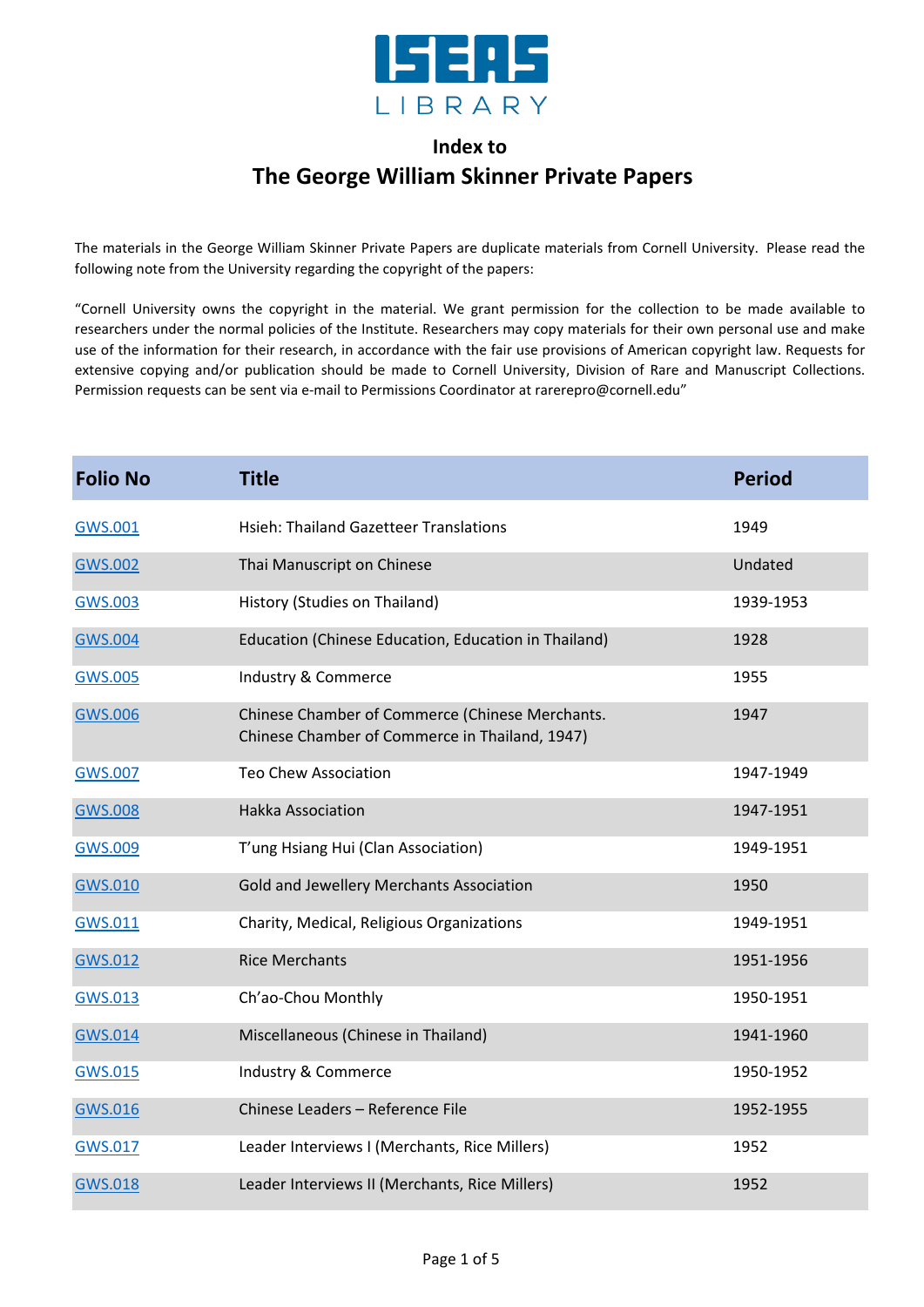

| <b>Folio No</b> | <b>Title</b>                              | <b>Period</b> |
|-----------------|-------------------------------------------|---------------|
| GWS.019         | Leader Interviews III                     | 1952-1953     |
| GWS.020         | Leader Interviews IV                      | 1952-1953     |
| GWS.021         | Press Clippings (Bangkok Post)            | 1951-1952     |
| GWS.022         | <b>Clan Association</b>                   | 1950-1954     |
| GWS.023         | Chinese schools                           | 1952          |
| GWS.024         | <b>Other Associations</b>                 | 1951-1955     |
| GWS.025         | Charity, Medical, Religious Organizations | 1951-1955     |
| GWS.026         | Schools                                   | 1952          |
| <b>GWS.027</b>  | Upcountry Trips Summaries (1954-55)       | 1954          |
| <b>GWS.028</b>  | Indonesian Materials - Graduate study     | 1948          |
| <b>GWS.029</b>  | Indonesian Materials - Graduate study     | 1948          |
| GWS.030         | <b>Indonesian Materials</b>               | 1950          |
| GWS.031         | <b>Indonesian Materials</b>               | 1956-1958     |
| <b>GWS.032</b>  | <b>Indonesian Materials</b>               | 1956-1958     |
| GWS.033         | <b>Indonesian Materials</b>               | 1956-1958     |
| <b>GWS.034</b>  | <b>Indonesian Materials</b>               | 1956-1958     |
| GWS.035         | <b>Indonesian Materials</b>               | 1956-1958     |
| <b>GWS.036</b>  | <b>Indonesian Materials</b>               | 1956-1958     |
| <b>GWS.037</b>  | <b>Indonesian Materials</b>               | 1956-1958     |
| <b>GWS.038</b>  | <b>Indonesian Materials</b>               | 1956-1958     |
| GWS.039         | <b>Indonesian Materials</b>               | 1956-1958     |
| <b>GWS.040</b>  | <b>Indonesian Materials</b>               | 1956-1958     |
| GWS.041         | <b>Indonesian Materials</b>               | 1956-1958     |
| <b>GWS.042</b>  | <b>Indonesian Materials</b>               | 1956-1958     |
| GWS.043         | <b>Indonesian Materials</b>               | 1956-1958     |
| <b>GWS.044</b>  | <b>Indonesian Materials</b>               | 1956-1958     |
| <b>GWS.045</b>  | <b>Indonesian Materials</b>               | 1956-1958     |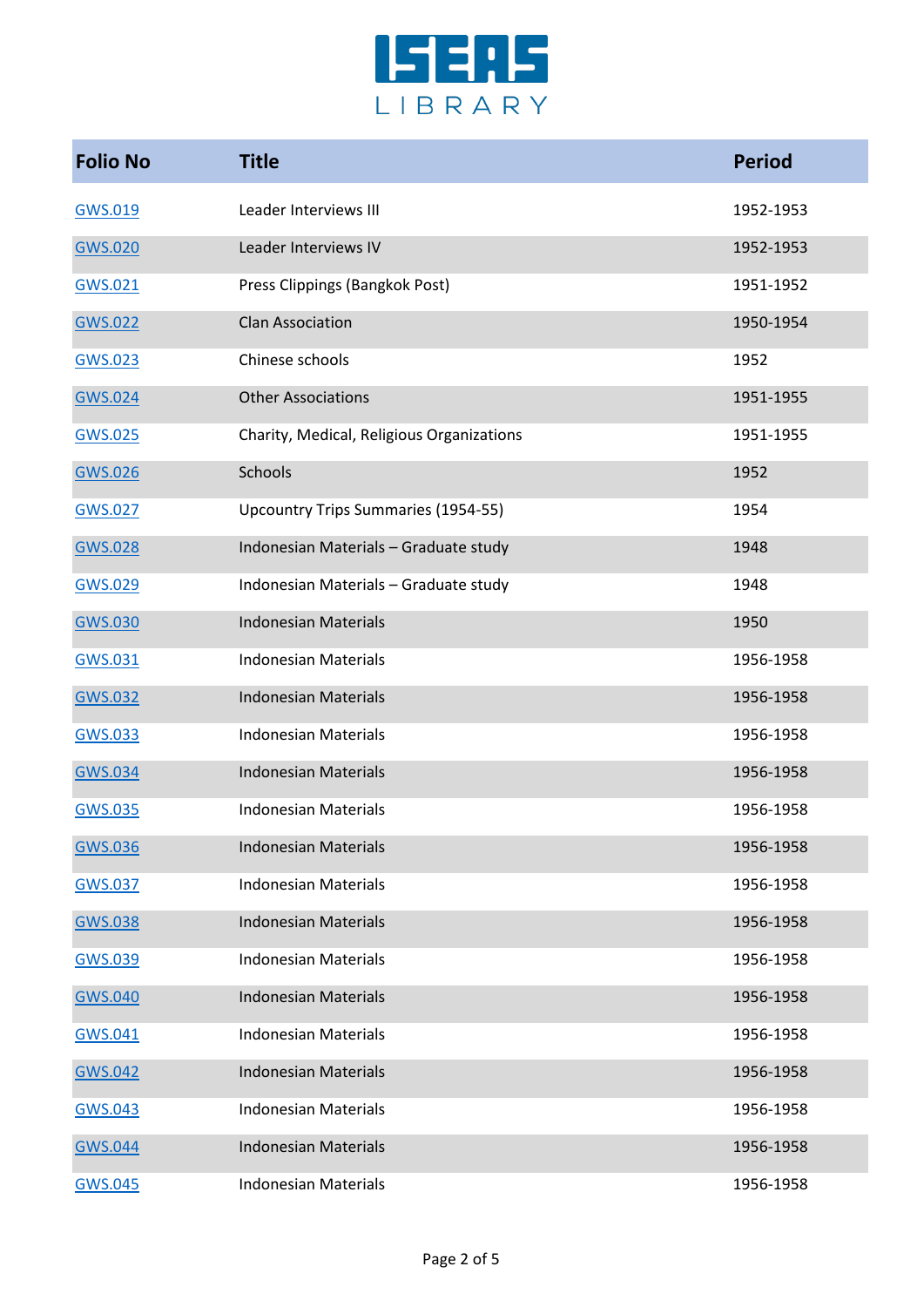

| <b>Folio No</b> | <b>Title</b>                | <b>Period</b> |
|-----------------|-----------------------------|---------------|
| GWS.046         | <b>Indonesian Materials</b> | 1956-1958     |
| GWS.047         | <b>Indonesian Materials</b> | 1956-1958     |
| <b>GWS.048</b>  | <b>Indonesian Materials</b> | 1956-1958     |
| <b>GWS.049</b>  | <b>Indonesian Materials</b> | 1956-1958     |
| <b>GWS.050</b>  | <b>Indonesian Materials</b> | 1956-1958     |
| GWS.051         | <b>Indonesian Materials</b> | 1956-1958     |
| <b>GWS.052</b>  | <b>Indonesian Materials</b> | 1956-1958     |
| GWS.053         | <b>Indonesian Materials</b> | 1956-1958     |
| <b>GWS.054</b>  | <b>Indonesian Materials</b> | 1956-1958     |
| GWS.055         | <b>Indonesian Materials</b> | 1956-1958     |
| <b>GWS.056</b>  | <b>Indonesian Materials</b> | 1956-1958     |
| GWS.057         | <b>Indonesian Materials</b> | 1956-1958     |
| <b>GWS.058</b>  | <b>Indonesian Materials</b> | 1956-1958     |
| GWS.059         | <b>Indonesian Materials</b> | 1956-1958     |
| <b>GWS.060</b>  | <b>Indonesian Materials</b> | 1956-1958     |
| GWS.061         | <b>Indonesian Materials</b> | 1956-1963     |
| <b>GWS.062</b>  | <b>Indonesian Materials</b> | 1956-1958     |
| <b>GWS.063</b>  | <b>Indonesian Materials</b> | 1956-1958     |
| <b>GWS.064</b>  | <b>Indonesian Materials</b> | 1956-1958     |
| <b>GWS.065</b>  | <b>Indonesian Materials</b> | 1956-1958     |
| <b>GWS.066</b>  | <b>Indonesian Materials</b> | 1956-1958     |
| GWS.067         | <b>Indonesian Materials</b> | 1956-1958     |
| <b>GWS.068</b>  | <b>Indonesian Materials</b> | 1956-1958     |
| GWS.069         | <b>Indonesian Materials</b> | 1956-1958     |
| <b>GWS.070</b>  | <b>Indonesian Materials</b> | 1956-1958     |
| GWS.071         | <b>Indonesian Materials</b> | 1956-1958     |
| <b>GWS.072</b>  | <b>Indonesian Materials</b> | 1956-1958     |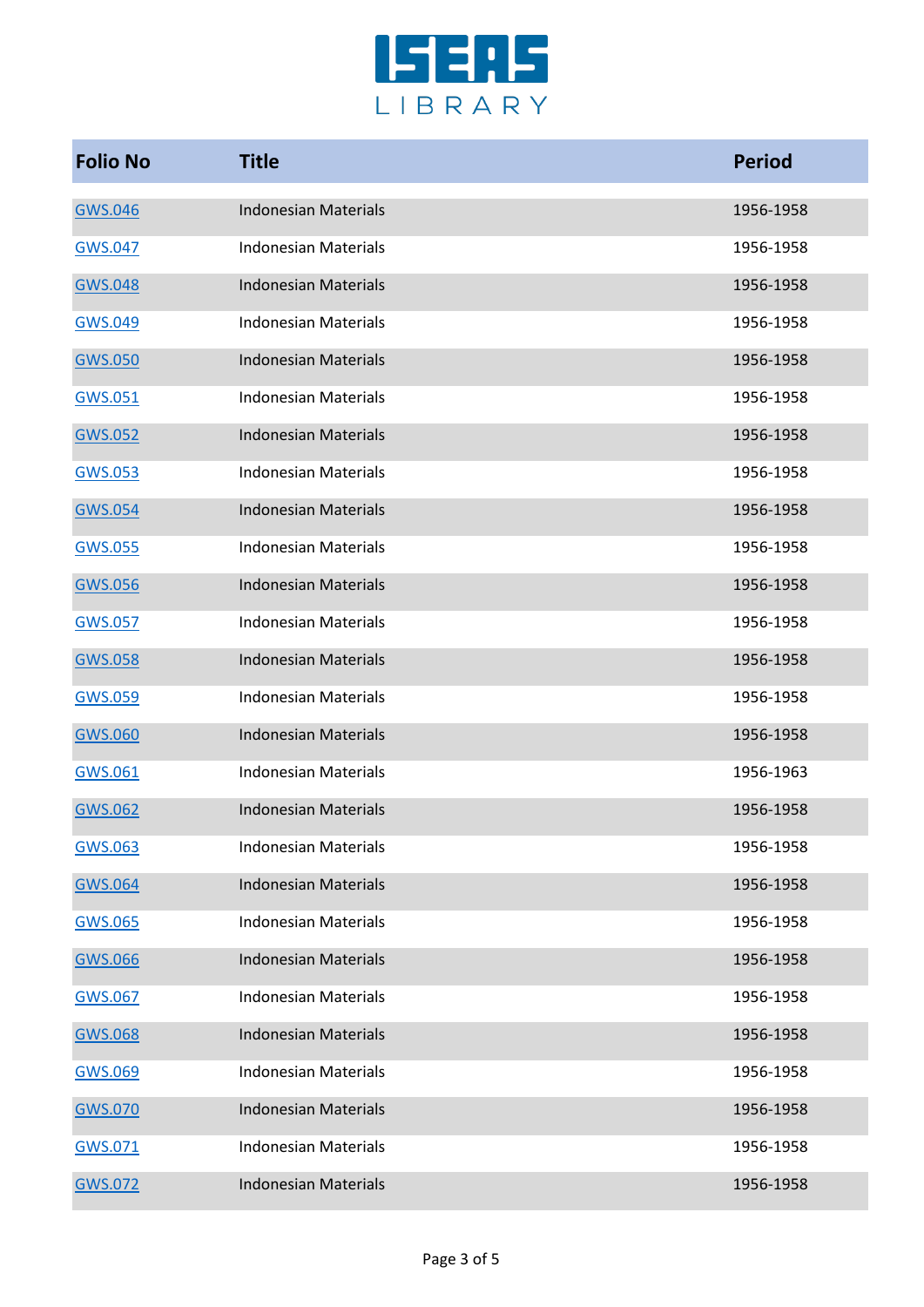

| <b>Folio No</b> | <b>Title</b>                                     | <b>Period</b> |
|-----------------|--------------------------------------------------|---------------|
| GWS.073         | <b>Indonesian Materials</b>                      | 1956-1958     |
| GWS.074         | <b>Indonesian Materials</b>                      | 1956-1958     |
| GWS.075         | <b>Indonesian Materials</b>                      | 1956-1958     |
| GWS.076         | <b>Indonesian Materials</b>                      | 1956-1958     |
| GWS.077         | <b>Indonesian Materials</b>                      | 1949-1958     |
| GWS.078         | <b>Indonesian Materials</b>                      | 1948          |
| GWS.079         | <b>Indonesian Materials</b>                      | 1954-1956     |
| GWS.080         | <b>Indonesian Materials</b>                      | 1954          |
| GWS.081         | <b>Indonesian Materials</b>                      | 1955-1959     |
| <b>GWS.082</b>  | <b>Indonesian Materials</b>                      | 1956          |
| GWS.083         | <b>Indonesian Materials</b>                      | 1954-1959     |
| GWS.084         | <b>Indonesian Materials</b>                      | 1956-1957     |
| GWS.085         | <b>Indonesian Materials</b>                      | 1957          |
| <b>GWS.086</b>  | <b>Indonesian Materials</b>                      | 1958          |
| GWS.087         | <b>Indonesian Materials</b>                      | 1956-1958     |
| <b>GWS.088</b>  | <b>Indonesian Materials</b>                      | 1952-1958     |
| GWS.089         | <b>Indonesian Materials</b>                      | 1956-1958     |
| <b>GWS.090</b>  | <b>Indonesian Materials</b>                      | 1956-1958     |
| GWS.091         | <b>Indonesian Materials</b>                      | 1956-1958     |
| GWS.092         | <b>Indonesian Materials</b>                      | 1956-1958     |
| GWS.093         | Indonesian Materials - Early survey and analysis | 1957-1962     |
| <b>GWS.094</b>  | Indonesian Materials - Early survey and analysis | 1957-1962     |
| GWS.095         | Indonesian Materials - Early survey and analysis | 1957-1962     |
| GWS.096         | Indonesian Materials - Early survey and analysis | 1957-1962     |
| GWS.097         | Indonesian Materials - Early survey and analysis | 1957-1962     |
| <b>GWS.098</b>  | Indonesian Materials - Early survey and analysis | 1957-1962     |
| GWS.099         | Indonesian Materials - Early survey and analysis | 1957-1962     |